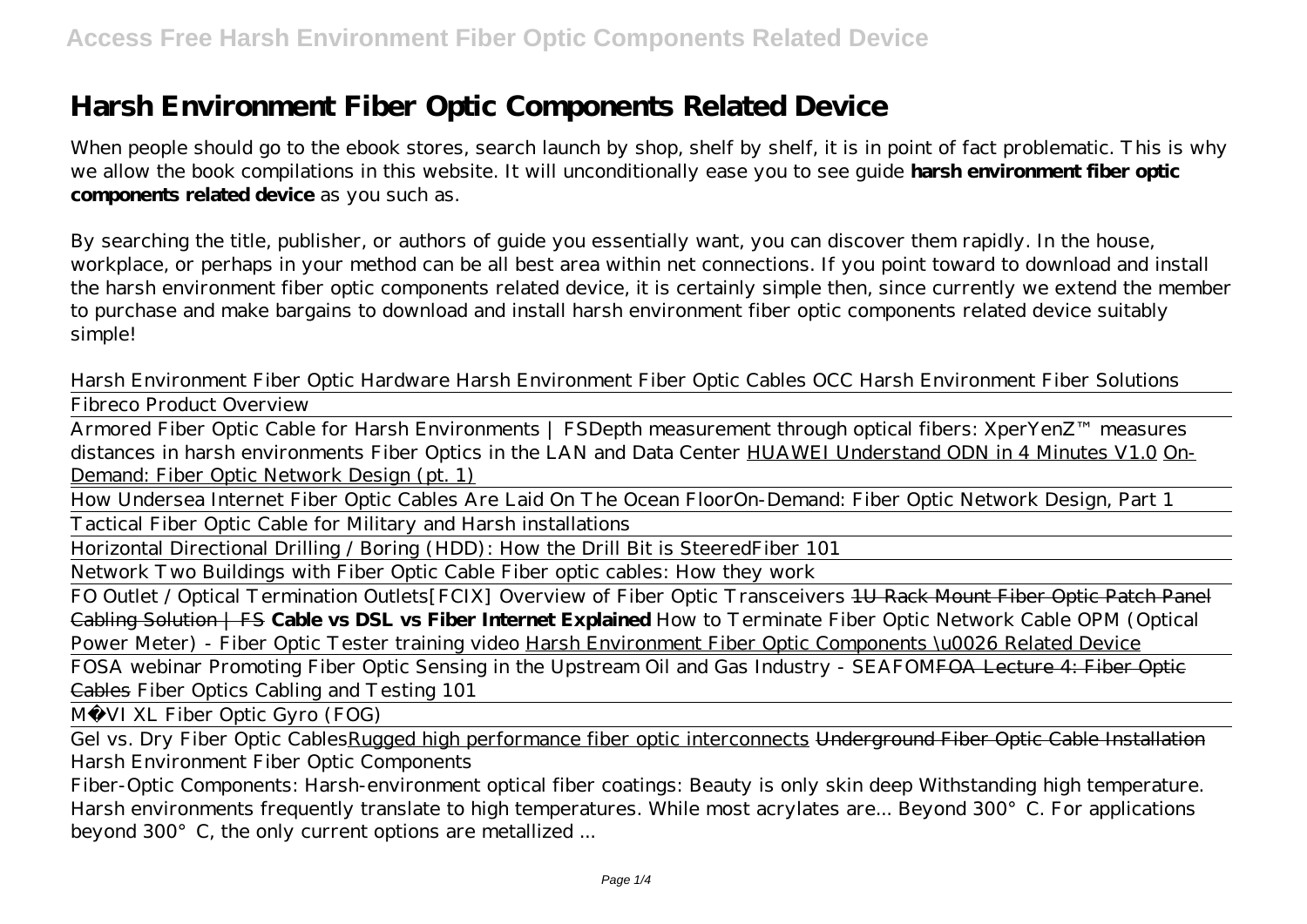#### *Fiber-Optic Components: Harsh-environment optical fiber ...*

This is why harsh-environment fiber optic components are critical in applications and systems where bare fiber would otherwise be prone to failure. "Harsh-environment fiber optics" is an overarching term that encompasses a variety of scenarios, each imposing different conditions that threaten the integrity of fiber communication lines. Any environmental condition requiring that extra features or protection be built into a cable to ensure reliability can be considered a fiber optic harsh ...

## *Harsh-Environment Fiber Optics for Aerospace | Features ...*

Harsh environment connectors are installed in many different types of environments such as coastal areas, wind turbines, urban buildings, and rural tower sites where extreme temperatures, vibration, salt mist, dirt and humidity are all typical challenges. Therefore robustness and reliability are crucial for fiber optic interfaces. Additionally, the interface needs to be safe to install and must not cause any installation errors – this is essential to compensate for unskilled installers.

## *Harsh environment connectors - HUBER+SUHNER*

According to the study, the worldwide value of Harsh Environment Fiber Optic (HEFO) components reached an estimated \$2.74 billion last year (see Figure 1). In this new market study, for the first-time - the author added the consumption totals of fiber point sensors used in harsh environments to the total value data.

## *Harsh Environment Fiber Optic Components/Devices Market ...*

Harsh Environment Fibre Optic Assemblies High quality UK manufactured harnessing using multiple vendor components Tech Optics manufacture a huge range of fibre optic cable assemblies for standard and harsh environment applications.

## *Harsh Environment Fibre Optic Assemblies - Tech Optics*

Market Research Report Summary. Harsh Environment Fiber Optic Components & Related Device/Parts Global Technology and Market Forecast 2017-2027 report is published on February 28, 2018 and has 471 pages in it. This market research report provides information about Computing & Electronics, Electrical Components, Electrical Products industry.

# *Harsh Environment Fiber Optic Components & Related Device ...*

AFL's Verrillon® harsh environment fibers are manufactured with a wide range of polymeric coatings including Polyimide, Silicone, Silicone-PFA and High Temperature Acrylates. In addition, our Verrillon optical fibers are available with a hermetic coating that prevents hydrogen, moisture and acid ingression.

# *Harsh Environments fiber optic products - AFLGlobal.com*

Harsh-environment fiber-optic components in military/aerospace applications typically are designed for use in a very specific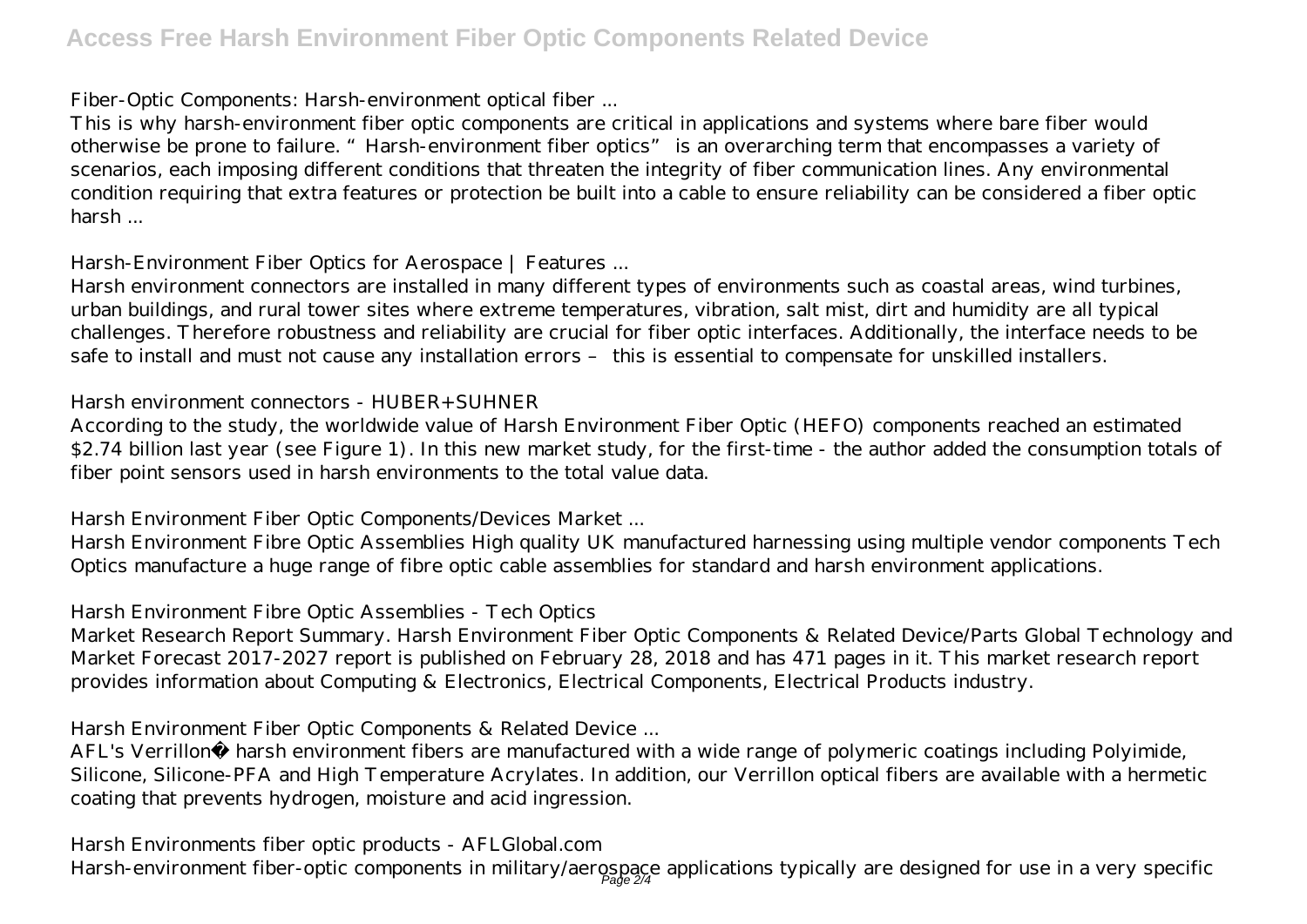"platform" (such as an attack fighter aircraft or submarine), and there...

# *Harsh-environment fiber optics lead growth | Lightwave*

Harsh Environment Fiber Optic Connector Selection. Introduction. Whether natural or manmade, cataclysmic or catastrophic, rugged and unforgiving environments call for the use of high-performance fiber optic connectors. Appropriate connector selection is essential to assure adequate optical, environmental and mechanical performance. This paper outlines and describes the attributes, environments, requirements, technologies, and potential Harsh Environment Fiber Optic (HEFO) connector selection ...

## *Harsh Environment Fiber Optic Connector Selection*

According to the connector types, the IP67 waterproof fiber optic cables have several types including IP67 MTP/MPO fiber cables, IP67 LC waterproof fiber cable and so on. IP67 waterproof fiber optic cables will not get damage even stepped, and are anti-rodents and suitable for use in harsh environment like communication towers and CATV (Community Antenna Television), providing protection for your networks.

## *Ruggedized Fiber Optic Cables for Harsh Environment*

To a large extent, harsh environment fiber optic components are designed to meet specific project specifications, rather than being semi-standard; suitable for a number of different applications. Fiber cable and connectors are exceptions; most harsh environment fiber cable assemblies use rugged connectors and cable that are standardized and commercially available from several vendors.

# *Harsh Environment Fiber Optic Components & Related Device ...*

The value of passive optical components, led by fiber optic cable assemblies in harsh environments reached \$711 million in 2015. Transmitter/receiver units held a 43% percent share of total components consumption in 2015. The total use of fiber optic components used in all harsh environment applications is forecast to increase at an

# *Passive Optical Components in Harsh Environments Matt Brigham*

Products Fiber optics Connectors / Optical components Harsh environment connectors Q-ODC® Q-ODC-2 Q-ODC-2 The connector with 2 fibers is a standard fiber optic interface for cabling solutions of HUBER+SUHNER.

# *Q-ODC-2 - HUBER+SUHNER*

High quality fibre optic network components from Tech Optics - fibre adaptors, attenuators, connectors (harsh environment and standard) and more.